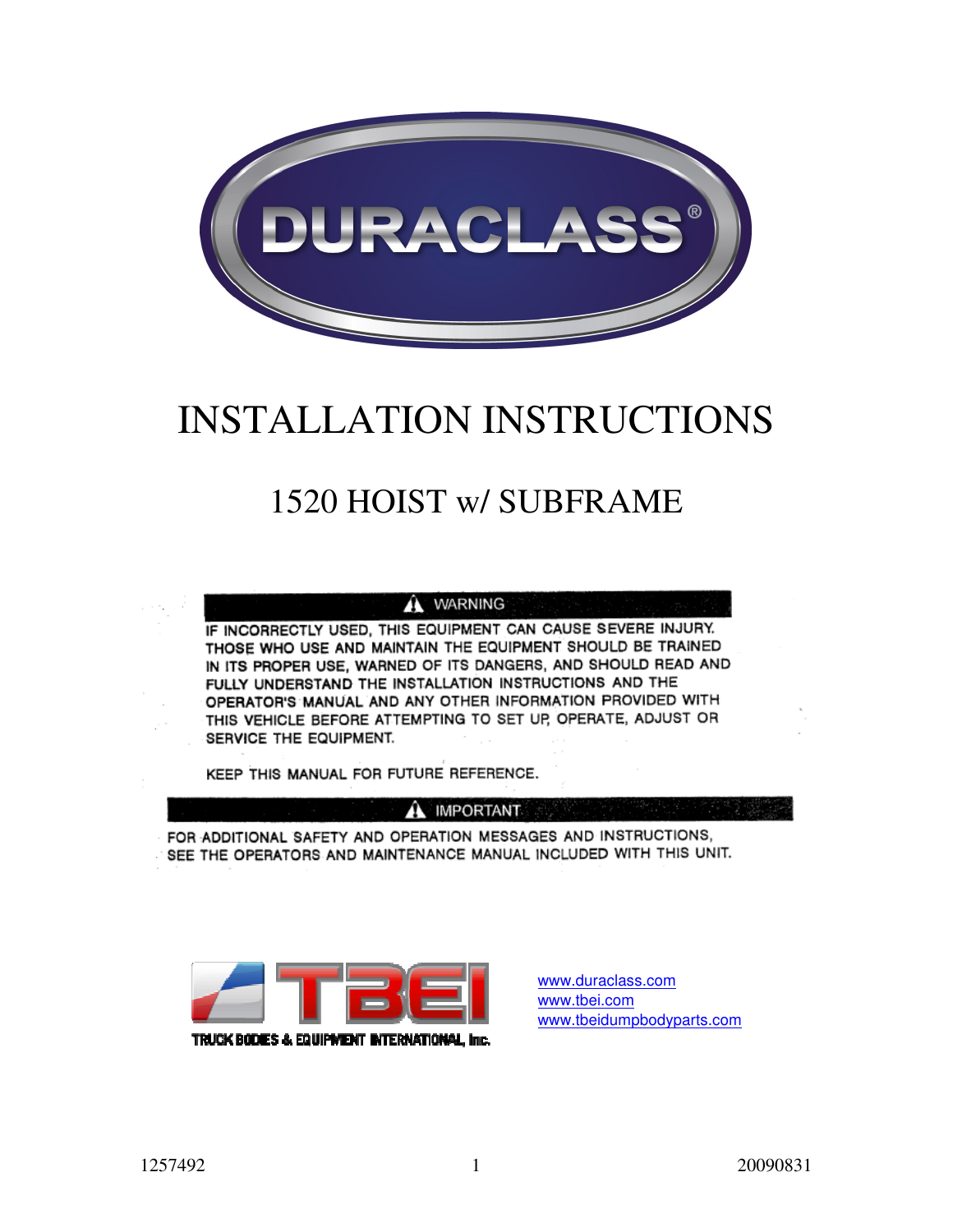| <b>PHONE</b> |
|--------------|

#### **FOREWORD**

DuraClass's 1520 frame type hoists are designed and intended for use on single-axle trucks with cab-to-axle dimensions of 60 to 84 inches and body lengths of 8 to 11 feet.

This manual contains the information needed for the proper installation and operation of DuraClass's 1520 hoists. Study it carefully before attempting to mount or use any of these hoists. With proper installation, use, and regular maintenance, these hoists will give many years of trouble free service.

When ordering parts, be sure to give part number and serial number of hoist and cylinder. The serial number of the hoist is stamped into the hoist frame near the base end of the cylinder. The serial number of the cylinder is stamped on the barrel of the cylinder near the base. For future reference, copy these numbers NOW in the space provided above. Order parts by number and description as given in the parts listing in this manual.

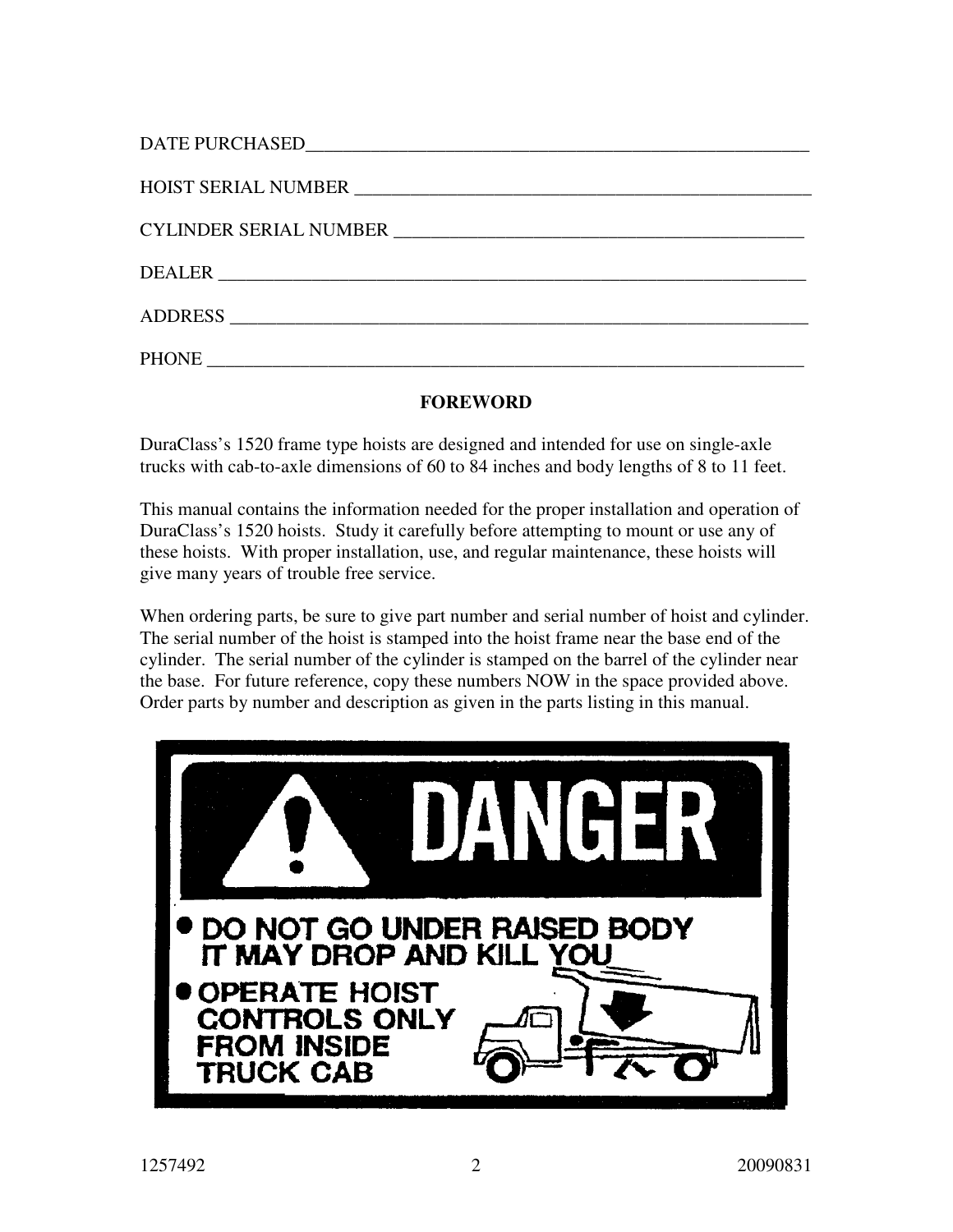#### **OPERATION AND USE**

1. Engage PTO from cab and adjust engine speed to fast idle.

2. ALWAYS operate the hoist from inside the cab of the truck.

3. If the hydraulic hose connections are correct, the hoist should raise when the hoist control lever is pulled back, hold when the lever is in the center detent, and lower when the lever is pushed forward.

4. To raise the hoist, pull the control lever back. To hold the body in a raised position, place the control lever in its center detent position. To lower the hoist, push the control lever forward.

5. ALWAYS return the hoist control lever to its center detent position after each use. 6. When the hoist cylinder reaches the end of the stroke, oil will flow through the automatic bypass valve built into the piston inside the cylinder and return to the reservoir.

7. It is advisable to run the PTO to "power down" or lower the hoist because this will act as a hydraulic lock to hold the hoist in the lowered position. It is not necessary to do this, however, because the reservoir has sufficient capacity whether or not the hoist is powered down. You will benefit from the advantages of the double acting hoist only if you power down.

8. To make use of the hydraulic lock feature, place the hoist control lever in the center hold position after the hoist is powered down. This places the pressure on the valve, where it belongs, not on the pump.

9. DO NOT LEAVE THE PTO IN GEAR WHILE TRANSPORTING. THIS CAN CAUSE SEVERE DAMAGE TO THE PTO OR HYDRAULIC PUMP.

10. The hydraulic system should e drained, flushed and refilled with proper hydraulic fluid at regular intervals. CAUTION: NEVER use hydraulic BRAKE FLUID in the hydraulic system.

11. After adding or replacing the hydraulic fluid, cycle the hoist several times to remove air from the cylinders and hydraulic hoses.

#### **SOME DO'S AND DON'TS FOR SAFE AND LONG SERVICE**

1. Use the proper hydraulic fluid. KEEP IT CLEAN. Remember to change it regularly.

2. Lubricate all grease fittings every 100 cycles or every two months. Infrequent or insufficient lubrication will cause hoist failure and possibly injury or death.

3. ALWAYS carefully block up the body, using the body prop, before working under it.

4. Do not "race" the engine when unloading.

5. Do not load the hoist beyond its capacity.

6. DO NOT tamper with the hydraulic relief valve. This will void the warranty. It can cause severe damage to the hoist and cylinder.

7. Never leave the PTO in gear while transporting. It could ruin the hydraulic pump the PTO or the transmission.

8. Check all bolts and fittings regularly. Keep them tight. See table on page 4 for torque values.

9. Always operate hoist on a firm and level surface.

10. Always make sure area around truck is clear and safe for hoist operation and dumping.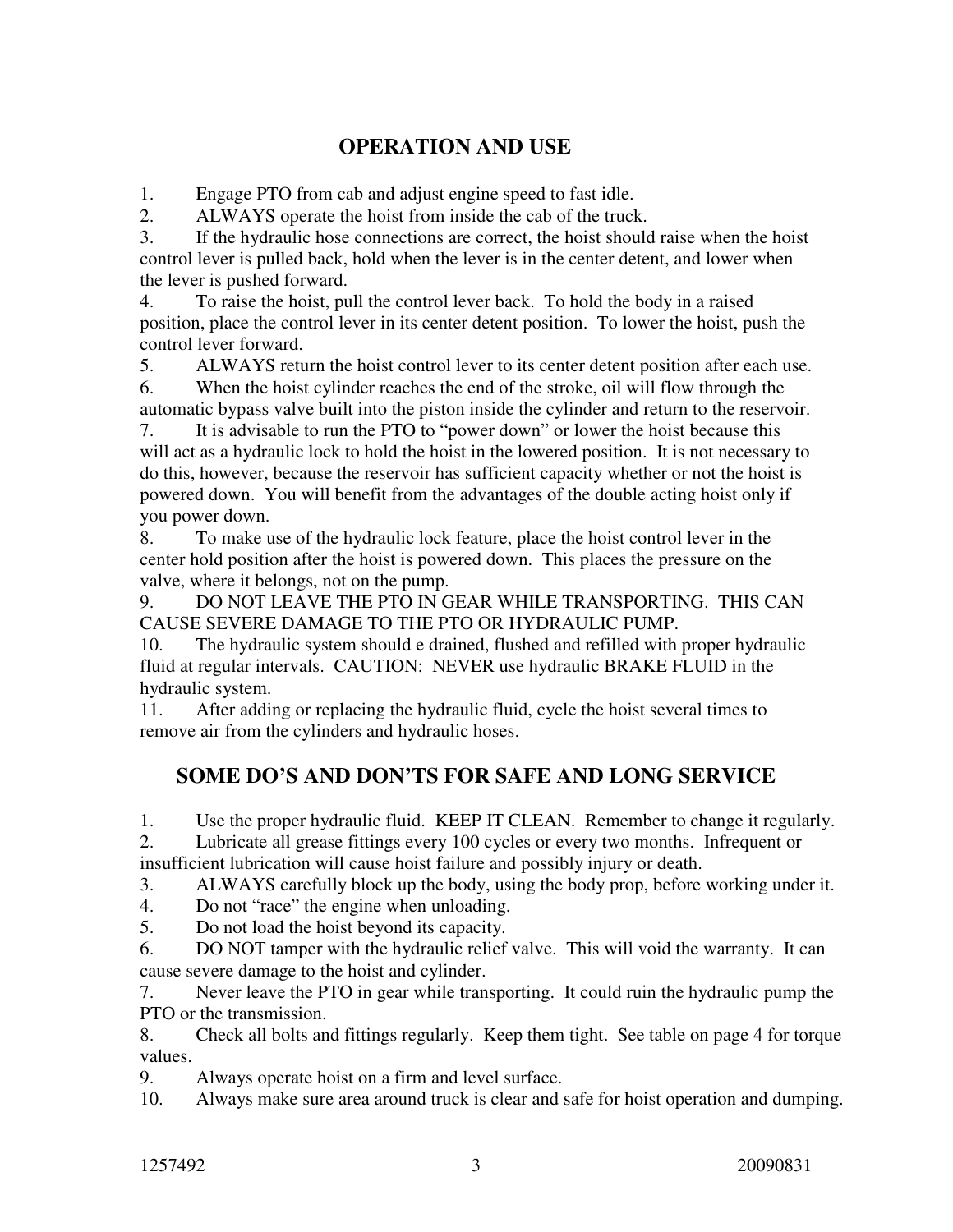## **TABLE OF CONTENTS**

| 1520                                           | 1   |
|------------------------------------------------|-----|
| <b>FOREWORD</b>                                | 2   |
| <b>OPERATION AND USE</b>                       | 3   |
| SOME DO'S AND DON'TS FOR SAFE AND LONG SERVICE | 3   |
| <b>INSTALLATION INSTRUCTIONS</b>               | 5   |
| <b>LOCATE HOIST-SUBFRAME ASSEMBLY ON TRUCK</b> | 6   |
| MOUNT HOIST/SUBFRAME ASSEMBLY TO TRUCK         | 7   |
| <b>SUPPORT FUEL FILL TUBE</b>                  | 8   |
| <b>HYDRAULIC PUMPS</b>                         | 8   |
| <b>MOUNT GEAR PUMP</b>                         | 8   |
| MOUNT RESERVOIR/VALVE ASSEMBLY                 | 9   |
| <b>INSTALL HOSES</b>                           | 9   |
| ELECTRIC PUMP MOUNTING - GENERAL               | 10  |
| ELECTRIC PUMP INSTALLATION - SINGLE-ACTING     | 10  |
| ELECTRIC PUMP INSTALLATION - DOUBLE-ACTING     | 11  |
| ADD HYDRAULIC OIL                              | 11  |
| <b>INSTALL DURACLASS BODY ON TRUCK</b>         | 12  |
| <b>ADJUST BODY PROP LEG</b>                    | 12  |
| <b>INSTALL BODY GUIDES</b>                     | 13  |
| LOCATE GREASE ZERKS AND LUBRICATE HOIST        | 13  |
| <b>INSTALL DECALLS</b>                         | 13  |
| <b>1520 CYLINDER PARTS</b>                     | N/A |
| HYDRAULIC SYSTEM PARTS                         | N/A |
| <b>SUBFRAME PARTS</b>                          | N/A |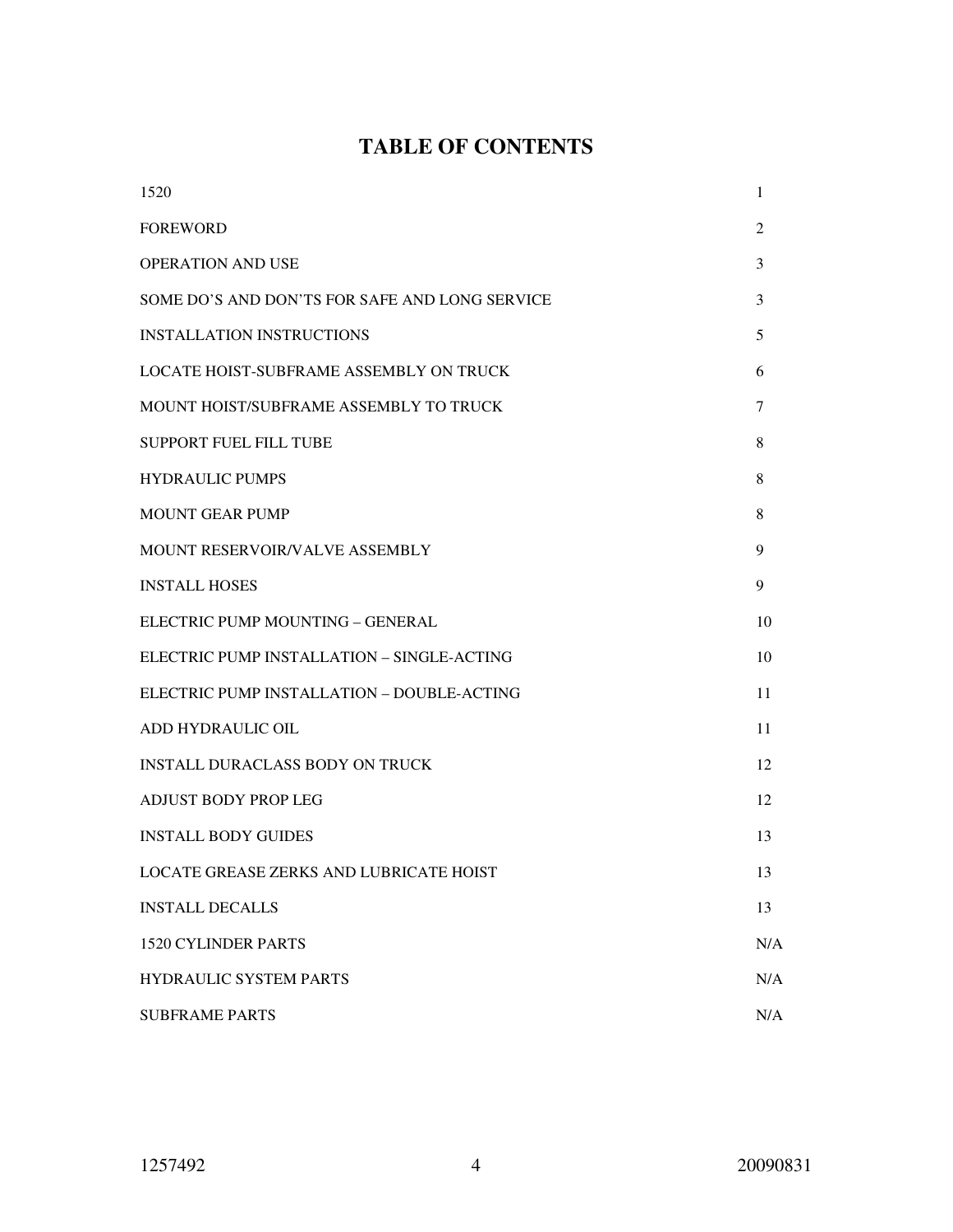#### **INSTALLATION INSTRUCTIONS**

#### **GENERAL INFORMATION**

It is a good idea to look through these installation instructions before beginning to mount the hoist and hydraulic system.

When welding, protect the truck's electrical, air and brake systems by disconnecting, removing or covering. Tighten all nuts and bolts to a consistent level. Use the following table for torque values.

| Size        | Grade 2 Torque | Grade 5 Torque  | Grade 8 Torque  |
|-------------|----------------|-----------------|-----------------|
|             |                |                 |                 |
| $1/4 - 20$  | $3-4$ lb-ft    | $6-7$ lb-ft     | $10-11$ lb-ft   |
| $1/4 - 28$  | $4-5$ lb-ft    | 8-9 lb-ft       | $11 - 12$ lb-ft |
| $5/16 - 18$ | 8-9 lb-ft      | $14-15$ lb-ft   | $21 - 22$ lb-ft |
| $5/16 - 24$ | $9-10$ lb-ft   | 15-16 lb-ft     | $21 - 22$ lb-ft |
| $3/8 - 16$  | 17-18 lb-ft    | 24-26 lb-ft     | $37-40$ lb-ft   |
| $3/8 - 24$  | $19-20$ lb-ft  | $28 - 30$ lb-ft | $40 - 43$ lb-ft |
| $1/2 - 13$  | 38-42 lb-ft    | $60 - 65$ lb-ft | 90-100 lb-ft    |
| $1/2 - 20$  | 43-47 lb-ft    | 70-75 lb-ft     | 95-105 lb-ft    |
| $5/8 - 11$  | 75-80 lb-ft    | 122-130 lb-ft   | 180-190 lb-ft   |
| $5/8 - 18$  | 85-90 lb-ft    | 145-150 lb-ft   | 200-210 lb-ft   |
| $3/4 - 10$  | 132-140 lb-ft  | 220-230 lb-ft   | 315-330 lb-ft   |
| $3/4 - 16$  | 152-160 lb-ft  | 250-260 lb-ft   | 355-370 lb-ft   |

The following abbreviations are used in describing hydraulic fittings.

| <b>ORBM</b> | O-Ring Boss - Male Thread |
|-------------|---------------------------|
| <b>NPTM</b> | Pipe - Male Thread        |
| <b>NPTF</b> | Pipe - Female Thread      |
| <b>JICM</b> | JIC 37° - Male Thread     |
| <b>HCF</b>  | JIC 37° - Female Thread   |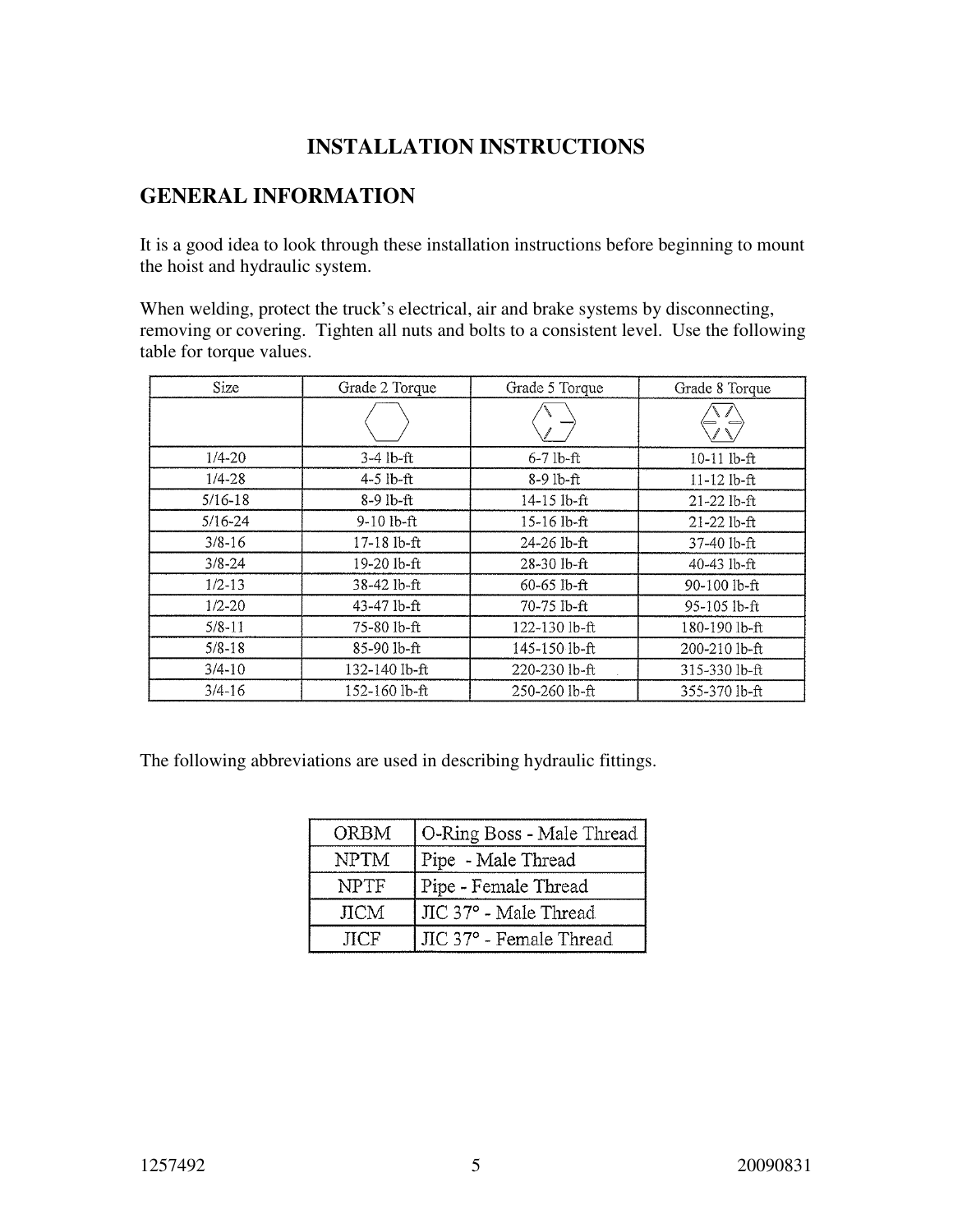#### **INSTALLATION INSTRUCTIONS**

#### **LOCATE HOIST-SUBFRAME ASSEMBLY ON TRUCK**

The hoist-subframe assembly is normally mounted to the truck before attaching it to the body.

For Ford trucks, with a 40 gallon rear fuel tank, and GM trucks, with a 32 gallon rear fuel tank, place the center of the rear hinge at roughly 45 inches behind the center of the rear axle.

For Dodge trucks, with a 52 gallon tank, place the end of the subframe 3 inches ahead of the end of the truck frame.

For GM trucks with dual fuel tanks, mark the truck frame 36 inches behind the center of the rear axle. This will be 96 inches back from the truck cab for 60 inch CA trucks; 120 inches back for 84 inch CA trucks. The truck frame will be cut off at this mark

*NOTE:* For GM trucks with a single 40 gallon, or larger, rear fuel tank, DuraClass recommends that no hoist be installed.



Figure 1

Make sure the marks are accurate for cutting the truck frame and even from side to side. Cut off the truck frame and grind the ends smooth. Place the subframe on the truck making sure it is even with the end of the truck frame, centered side to side and square with the truck frame. There should be 3 or  $3\frac{1}{2}$  inches clearance between the back of the cab and the front end of the subframe.

*NOTE:* If the truck frame has rivets in the top flange, add spacers between the truck frame and subframe, or counter sink the rivet heads into the subframe by drilling holes in the subframe. Do not remove the rivet heads!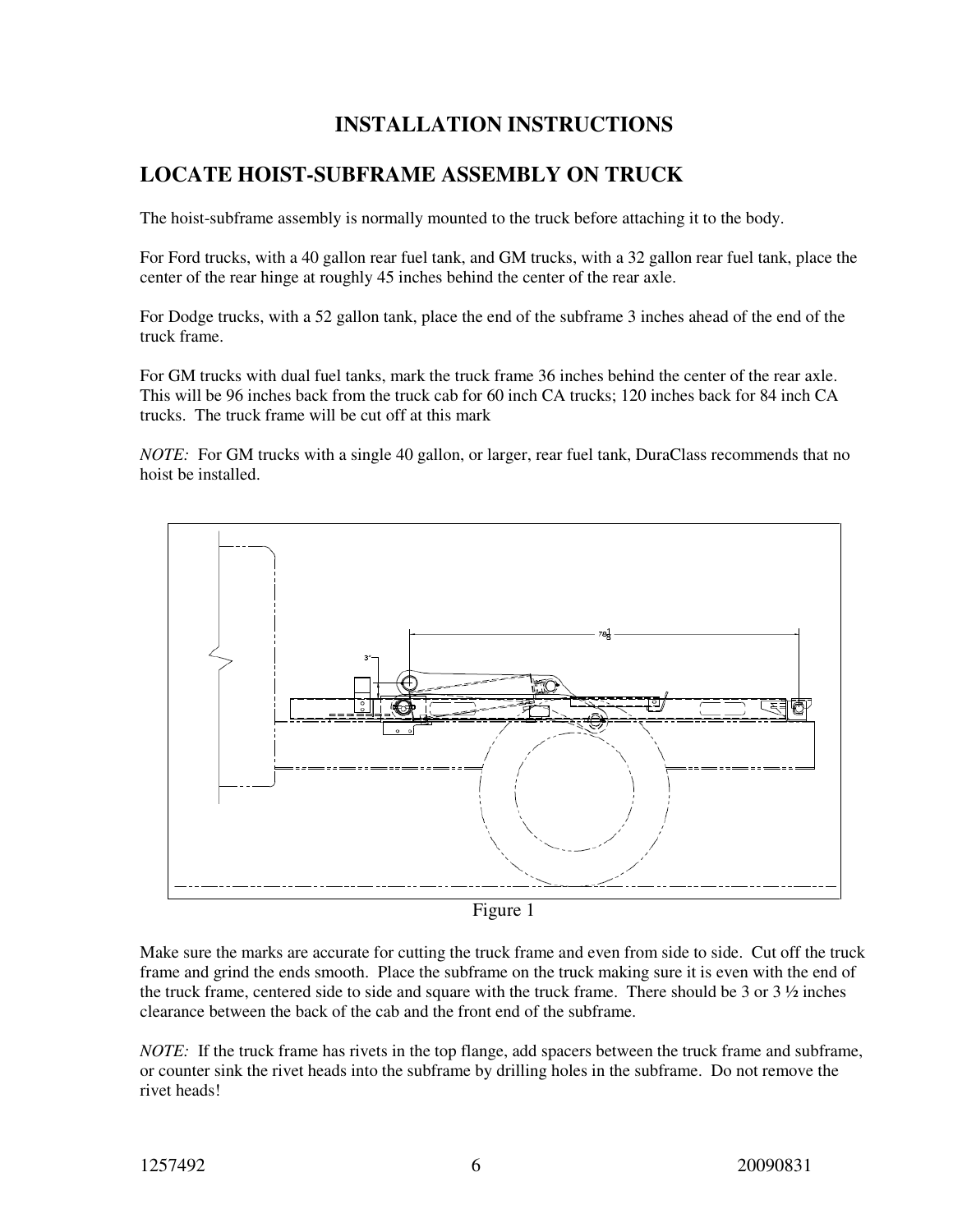#### **MOUNT HOIST-SUBFRAME ASSEMBLY TO TRUCK**

Frame extensions are provided with bodies 9' and longer. A portion of the frame extension must be bolted to the front of the hoist subframe to support the body. The entire extension will be used with 11' bodies, while 12" will need to be removed for a 10' body and 24" for a 9' body. See figure 2. Mounting angles are provided with cutouts to clear spring hangers. Position them directly under the hoist lower mount and bolt brackets to lower mount with <sup>1</sup>/<sub>2</sub>"-13NC x 1.5" grade 5 hex head cap screws and hex lock nuts, if possible. Drill the truck frame using the mounting angles as guides.



Figure 2

#### *CAUTION: BE CAREFUL OF BRAKELINES, WIRING, ETC. INSIDE THE TRUCK FRAME WHEN DRILLING THE TRUCK FRAME.*

Drill 17/32 holes through the truck frame and bolt the mounting angles to the truck frame with  $\frac{1}{2}$  -13NC x 1.5" grade 5 hex head cap screws and hex lock nuts. Make sure the subframe is correctly positioned front to back, centered side to side, and square with the truck frame. Weld the subframe to the bolted mounting angles if you were not able to bolt them as indicated above.

Drill a 41/64" hole through the top flange in the chassis rail through the rear hinge apron. Bolt the rear hinge apron to the chassis with two 5/8"-11NC x 2" grade 5 hex head cap screws and hex lock nuts.



Figure 3 Rear Bolts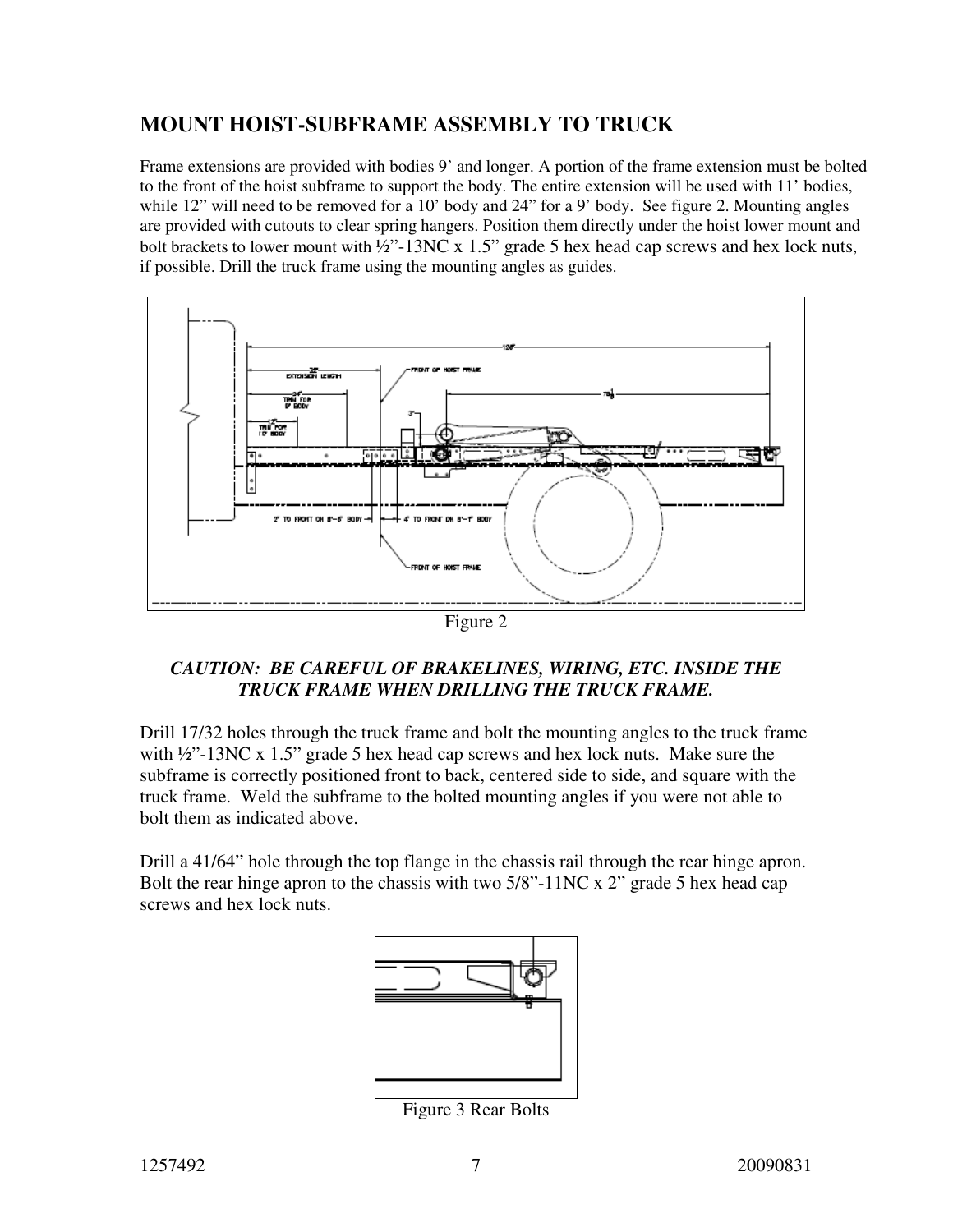#### **SUPPORT FUEL FILL TUBE**

There are knock-outs in the left (driver's side) subframe rail for routing the fuel tank fill tube to the outside of the truck frame on 8' and 10' frames for Chevrolet and GMC trucks. Route the fill tube through one of the holes in the subframe. On Ford and Dodge trucks, the fill tube passes through a hole in the truck frame. After the body has been installed, construct a support for the fuel tank fill tube. Construct the support so that it does not interfere with any portion of the body or hoist operation.



Figure 4

#### **HYDRAULIC PUMPS**

DuraClass offers three different hydraulic systems for use with the 1520 hoists. Mounting instructions can be found on the page shown:

| PTO driven Gear Pump with Remote Reservoir/Valve | Page 8  |
|--------------------------------------------------|---------|
| Electric Pumps – General                         | Page 9  |
| Electric Pumps – Single-Acting                   | Page 10 |
| Electric Pumps – Double-Acting                   | Page 11 |

#### **MOUNT GEAR PUMP**

The gear pump has an SAE 'A' mounting configuration, a 9-tooth splined shaft and a two-bolt mounting flange, and is assembled for counterclockwise rotation. NOTE: This pump will mount directly to Chelsea's output type 'XE' or Muncie's output type 'R'. DuraClass recommends a PTO ratio of 100-120%. This assures a minimum pump operating speed of 600 RPM. CHECK THE ROTATION OF THE PTO! If it is opposite of the engine, then the pump can be used as it is. If the PTO rotation is the same as the engine, then the pump will need to be reversed. (See instructions included with the pump.) Bolt the gear pump to the PTO output flange using 3/8 x 1" cap screws and lock washers.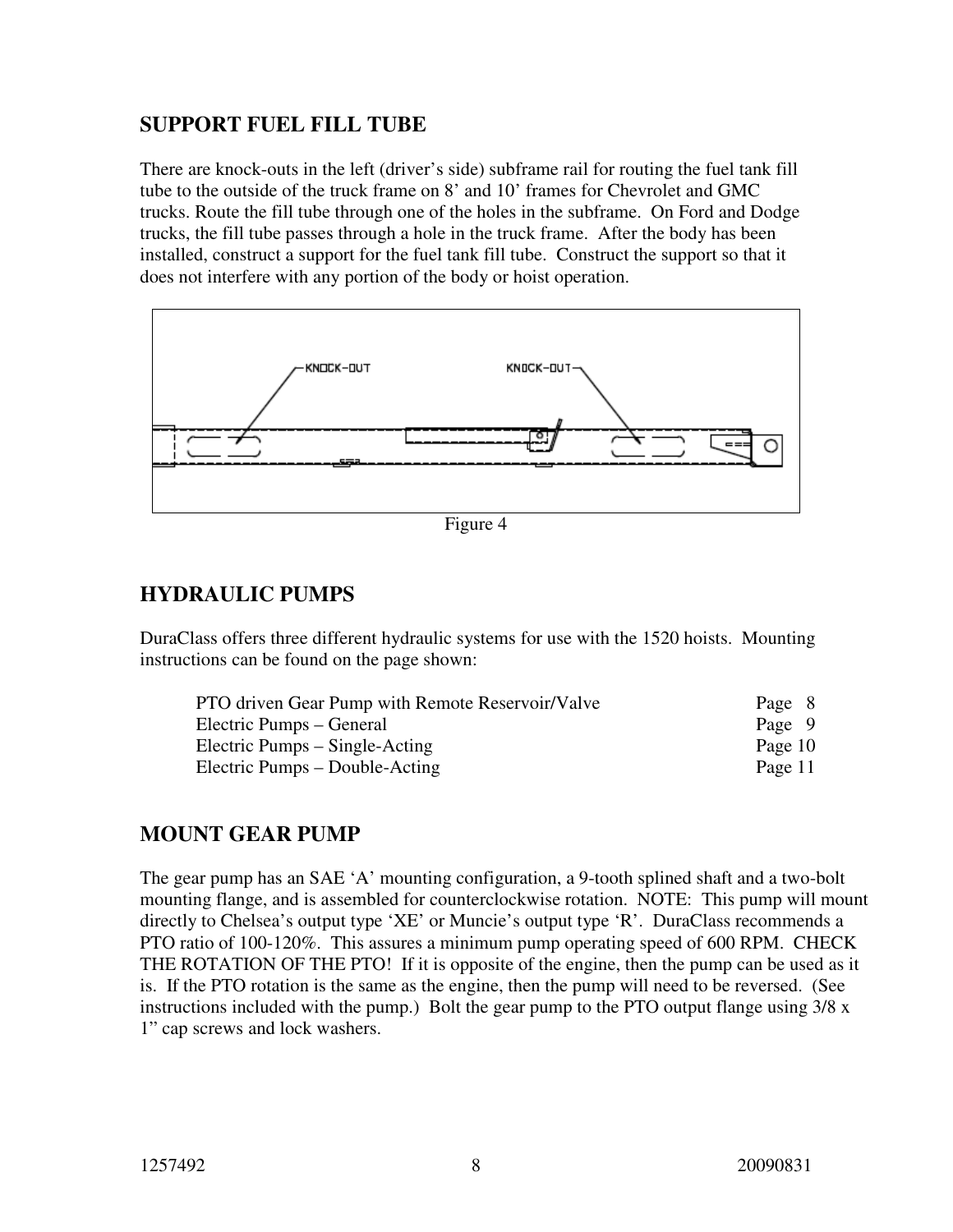#### **MOUNT RESERVOIR/VALVE ASSEMBLY**

The reservoir/valve assembly is intended to be mounted just behind the cab, between the longbeams of the body with the control valve to the passenger side of the truck. Bolt the reservoir/valve assembly to this mounting bracket using 3/8" x 3/4" cap screws, flat washers and hex lock nuts.



Figure 5 Mounting Plate

## **INSTALL HOSES**

Study Fig. 6 very carefully before connecting the hoses. Install a 3<sup>4</sup> pipe coupling, 3" long 3<sup>4"</sup> pipe nipple and a 90 degree street elbow in the suction port on the bottom of the reservoir. Fittings are supplied to allow the use of either the rear or side ports on the pump. Straight fittings are required for the rear ports and elbows for the side ports. A ¾" suction hose is installed from the tank to the pump and a 3/8" pressure hose is run to the valve.

Install pipe nipples (two different lengths) and 90 degree elbows in the work ports of the control valve. Connect the shorter 3/8" hose from the 'B' port on the control valve to the base and port on the cylinder; connect the longer 3/8" hose from the 'A' port to the rod end port.

NOTE: The 'A' port is the 'power-down' port and has a relief pressure of only 500 PSI; the 'B' port has full system pressure.

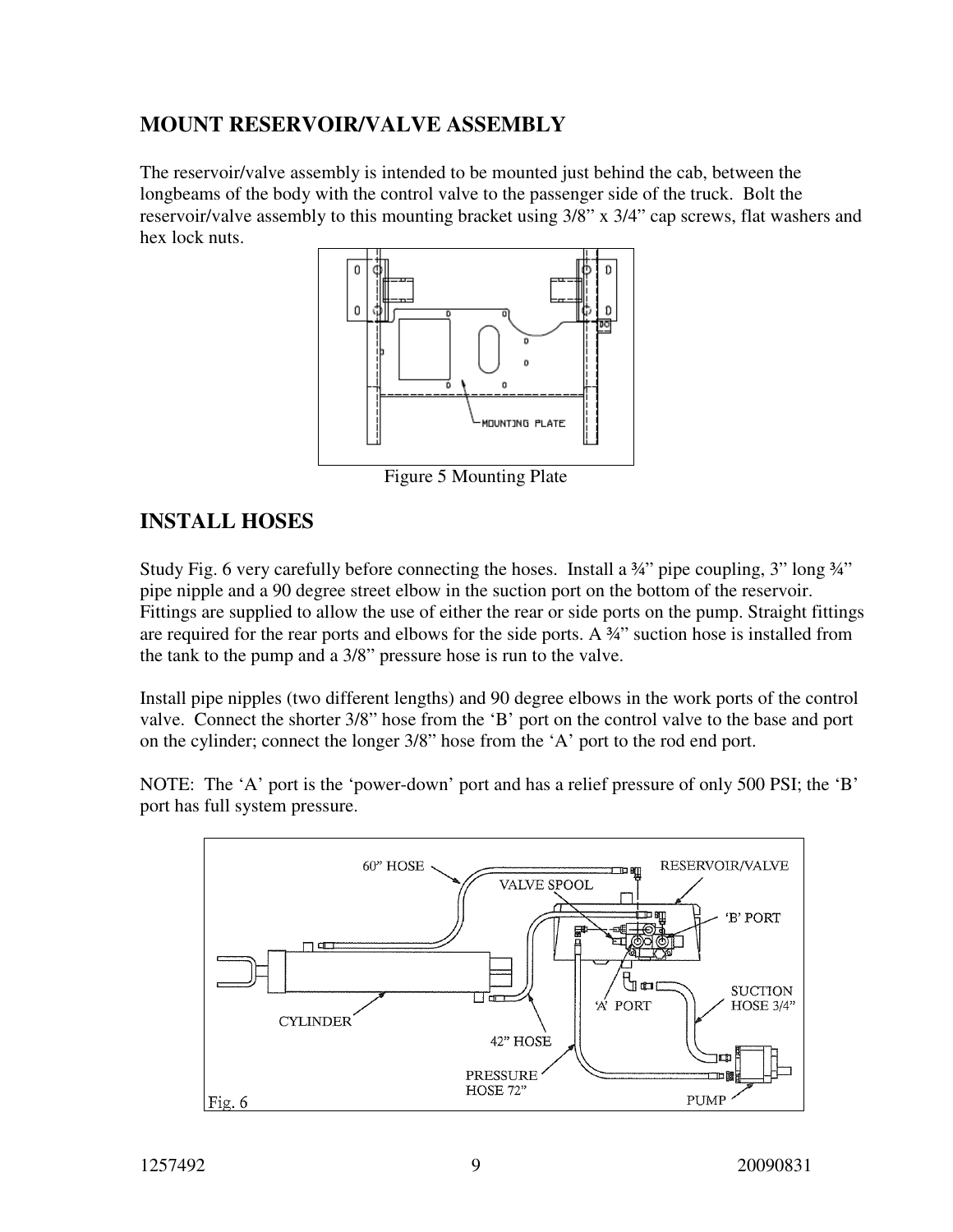#### **ELECTRIC PUMP MOUNTING – GENERAL**

The electric pump is intended to be mounted just behind the cab, between the longbeams of the body (see figure 5). Bolt the pump to the bracket provided using the 3/8 x 3/4 cap screws and lock washers. The tank end is secures with another  $3/8-16NC \times 3/4$  cap screw and hex lock nut.

For rated performance, the voltage at the power unit must be a minimum of 12VDC. This should be measured between the large terminal of the start solenoid (where the battery cable is connected) and the power unit base, where it is bolted to the mounting bracket. NOTE: Grounding of the power unit is just as important as the installation of the positive battery cable. It is easier to get a good ground by using a second battery cable.

Connect the large terminal on the motor start solenoid to the positive terminal on the battery with a #0 gauge battery cable. Grounding of the power unit can be completed either through the vehicle chassis or by a second battery cable. If grounding through the vehicle chassis, be sure to replace the light ground strap between the battery and the vehicle chassis with a #0 gauge cable. If grounding with a second battery cable, connect the negative terminal on the battery to the grounding hole on the power unit base using a #0 size battery cable. See Figure 7. Check the voltage between the large terminal on the start solenoid and the power unit base.



Locate the push-button control in the cab and route the cable out of the cab through a hole in the back of the cab. Connect the push-button control to the electric power unit using the 3- or 4-pin connector set.

## **ELECTRIC PUMP INSTALLATION – SINGLE-ACTING**

Install a 9/16 ORBM x 3/8 NPT adapters in the power port on the pump; install a 3/8" NPT 90 degree adapter on this adapter. Install a ¼ NPT x 3/8" NPT male elbow in the port on the top of the reservoir. Connect the shorter hose from the power port on the pump to the base end port on the cylinder; connect the longer hose from the port on the top of the reservoir to the rod end port on the cylinder.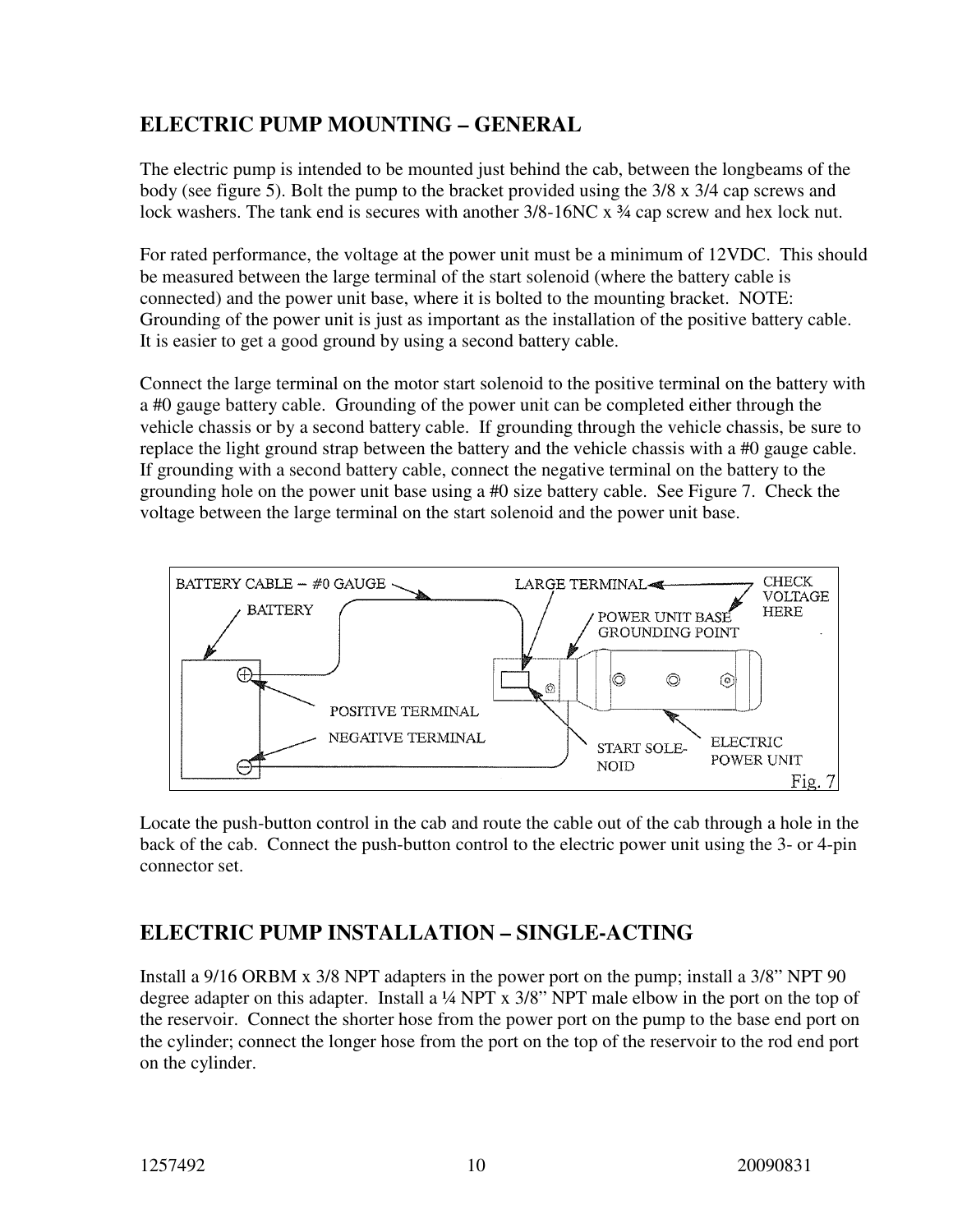

#### **ELECTRIC PUMP INSTALLATION – DOUBLE-ACTING**

Install 9/16 ORB x 3/8 NPT adapters in both work ports on the electric pump. If needed, for good hose routing, install 3/8" elbows to both of these adapters. Connect the shorter 3/8 ID hose from the 'C1" port on the pump to the base end port on the cylinder. Connect the longer 3/8" ID hose from the 'C2' port to the rod end port. *NOTE*: The 'C2' port is the power down port and has only 500 PSI maximum pressure.



## **ADD HYDRAULIC OIL**

Use a quality hydraulic fluid of 150 SSU @ 100 deg F which contains corrosion and oxidation inhibitors and a foam depressant. This is approximately the equivalent of SAE 10W or lighter weight oil. Dexron automatic transmission fluid should be used in the electric pumps. Fill the hydraulic reservoir using the following table.

| Standard Gear Pump w/Valve Tank 9 Qts.                                                    |  |
|-------------------------------------------------------------------------------------------|--|
| Electric – Single Acting $\ldots \ldots \ldots \ldots \ldots \ldots \ldots \ldots$ 7 Qts. |  |
| Electric – Double Acting $\dots \dots \dots \dots \dots \dots \dots$ 7 Qts.               |  |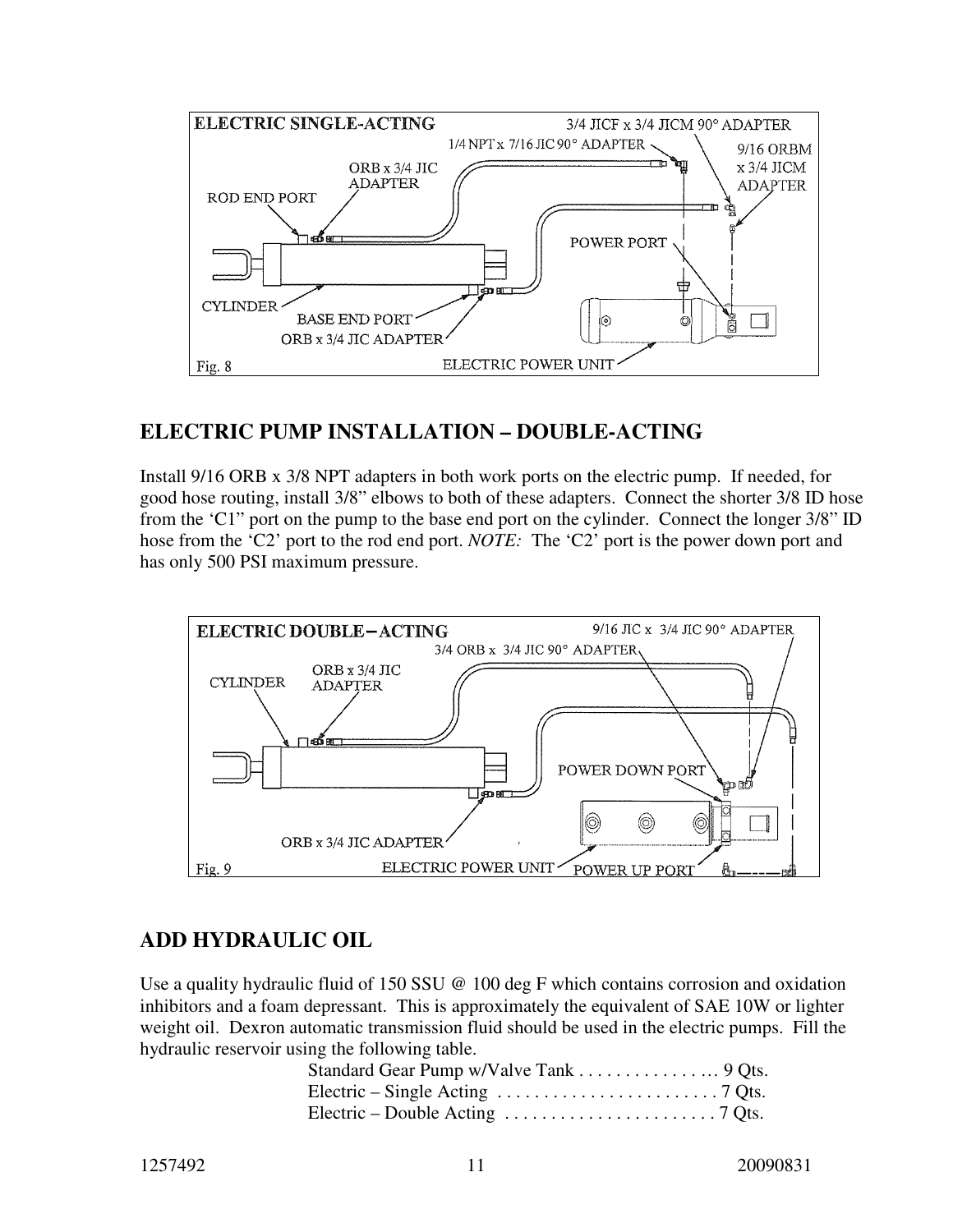## *KEEP THE OIL CLEAN. USE CLEAN CONTAINERS, FUNNELS AND OTHER EQUIPMENT!*

#### **INSTALL DURACLASS BODY ON TRUCK**

Place the DuraClass body on the truck and install the upper mount tube through the body longmember tubes and the top of the scissor assembly. Retain the upper mount tube with one 5/8"-11NC x 4" cap screw and locknut. Align the body longbeams to the subframe rails with the hoist fully collapsed and the body longmembers flat on the hoist frame. Securely weld the rear hinge brackets to the longbeams.

#### *DO NOT WORK UNDER A RAISED BODY UNLESS THE BODY IS SECURELY BLOCKED OR PROPPED IN THE RAISED POSITION.*

#### WELD NOTE

ALL STRUCTURAL WELDING DONE IN THE INSTALLATION OF THE HOIST AND BODY SHOULD BE PERFORMED USING ONLY THE FOLLOWING RECOMMENDED WELD ELECTRODE AND WIRE.

ELECTRODE – E-7018 (THIS IS A LOW HYDROGEN ROD, AND MANUFACTURER'S RECOMMENDATIONS MUST BE FOLLOWED.)

WIRE – E-70S-3 (WIRE MANUFACTURER'S RECOMMENDATIONS MUST BE FOLLOWED.)

#### **ADJUST BODY PROP LEG FOR PROPER OPERATION**

The body prop is designed and intended to support an EMPTY truck body in the raised position. Using the body prop permits service work to be performed safely beneath a raised body. It is mounted on the outside of the subframe on the driver's side.

1. Raise the body more than half way up.

2. Raise the prop arm to a free standing position by allowing the prop arm to rest against the adjustment bolt in the prop pivot bracket. The top of the prop arm will swing in under the "bullet" located next to the longbeam. Adjust bolt for proper engagement.

3. Slowly lower the body until the "bullet" rests in the body prop tube. To operate the body prop, raise the body to the desired height, shut off all power, raise the prop arm to a free standing position. Lower the body slowly until the "bullet" rests in the body prop tube. DO NOT POWER HOIST DOWN!

4. To place the body prop in the storage position, raise the body to clear the "bullet", lower the body prop to the storage position and lower the body.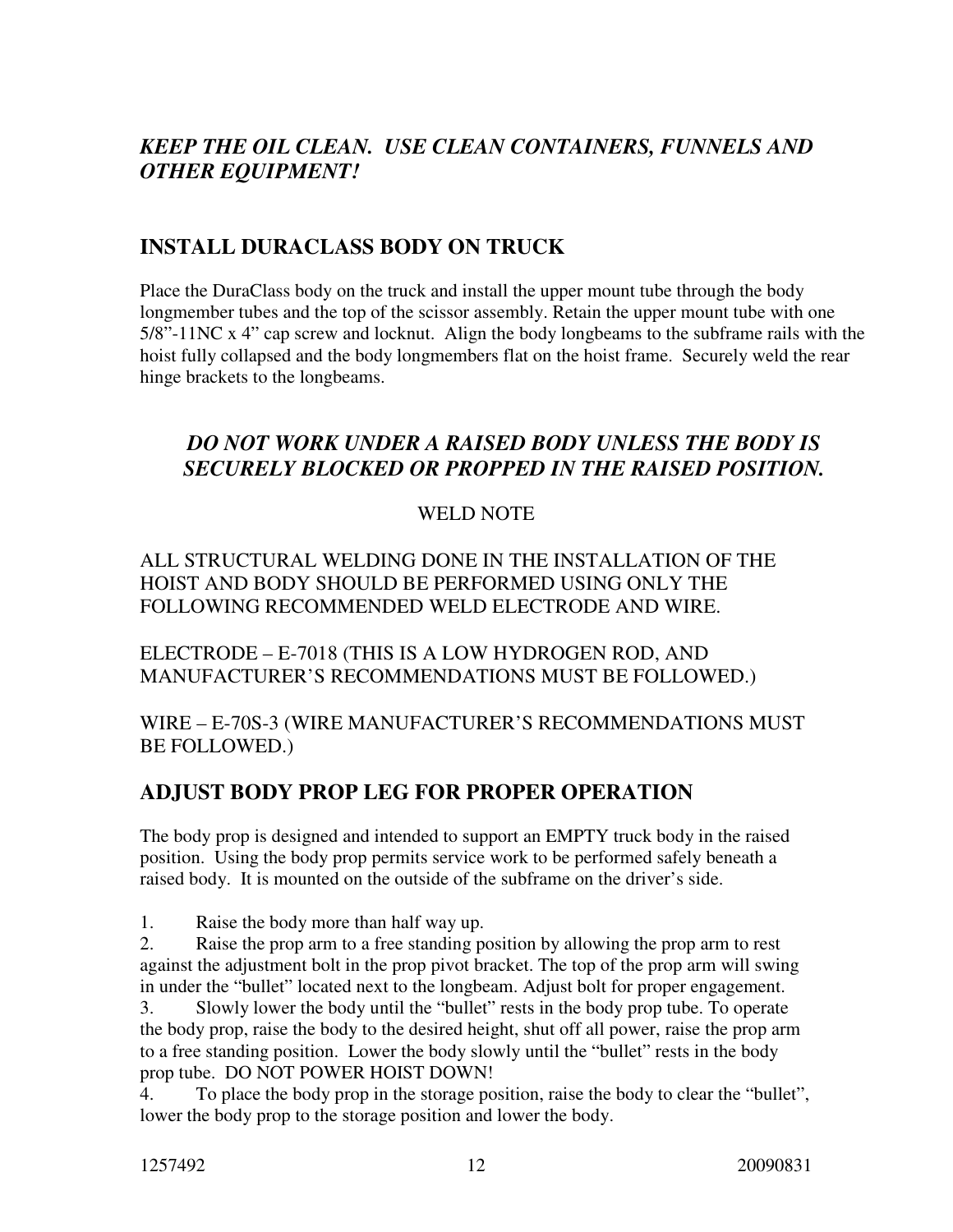#### **INSTALL BODY GUIDES**

Two body guides have been included and should be mounted near the front of the scissor assembly. Bolt the body guides to the outside of the subframe. The body guide should be tight against the outside of the longbeams of the body.

#### **LOCATE GREASE ZERKS AND LUBRICATE HOIST**

Lubricate the hoist in the following locations:

| Rear Hinge $\dots \dots \dots \dots \dots \dots \dots \dots \dots \dots \dots \dots \dots$ 2 Fittings |  |
|-------------------------------------------------------------------------------------------------------|--|

Lubricate all fittings at regular intervals, at least each time the truck chassis is lubricated. There are extremely high forces on the bearings surfaces within the hoist frame. It pays to be generous in lubricating the hoist to insure proper operation and long life.

ONE OF THE MOST COMMON REASONS FOR HOIST PROBLEMS IS FAILURE BY THE OPERATOR TO LUBRICATE THE HOIST.

#### **INSTALL DECALS**

Install the following decals on the dash of the truck:

WARNING decal #212A735 – 1.875" x 4.5" CAUTION decal #212A1104 – 1.875" x 4.5" CAUTION decal #212A1170 – 1.875" x 4.5" WARNING decal #212A1373 – 1.875" x 4.5" CAUTION decal #212A1166 – 3.875" x 5.5"

Install the following decals on the hoist frame near the body prop(s):

CAUTION decal #212A1103 – 3.5" x 9" CAUTION decal #212B1171 – 7" x 8.25"

Install the following decal on the front left hand corner of the body:

CAUTION decal #212A1131 – 4.75" x 5"